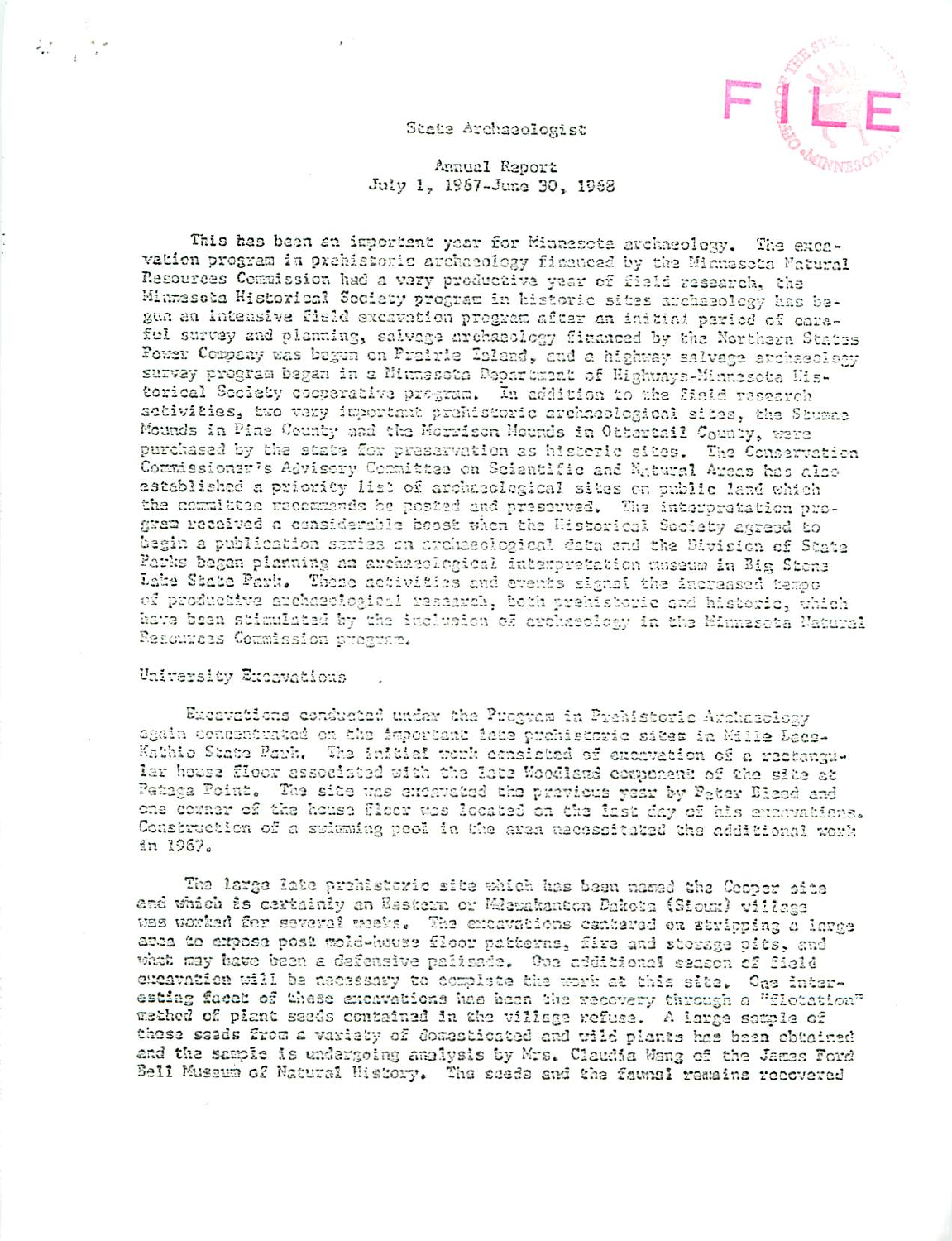at the sits will be important in determining aspects of the diet of the villagers.

Dannis Dickinson ancavated another section of the Vineland Bay site at the Mille Lacs outlet of the Rum River to increase the ceramic sample obtained the previous year. His results were incorporated with those of the 1966 work aiving us a good sample of St. Croin starped pottery in context.

One of the significant finds of the Mills Lucs work in 1967 came from Gordon Lethsca's excavation of one burial mound adjacent to the Coopar site. There are several mounds in the group, all scattered in the park caup ground area, and tost of them badly disturbed. The mound excavation was conducted to determine the possible affinities of the mound and village site. Though pit burials occur within the village, this does not preclude burial in mounds as wall. The mound provided a positive association with the villege. and more important, produced primary and secondary burials which had village-produced and early European trade goods in direct association. The mound thus substantiates the Eastern Dakota as the group occupying the village and building the mound and gives a good late 17th-carly 18th century date for the zound construction. Also illuminating wave the several pottery vessals accompanying the burials. In type they were like the coromies of the village and the majority were succell surfaced, shell tempared, Mississippian vassals.

The final season of intensive work at sites along the Smake River man Pina City was directed by Laland R. Cooper, Professor Rueritus of Hemline University. Cooper werked late prehistoric sites adding considerable data to the provious season's work and amplifying the work of Mr. and Mrs. Stephen Vach of Pine City whose excellently decumented surface collection was domated to the University. Cooper also discussed late prehisterio shruchumes at the Lloyd Winters site, agein at the end of the field sanson, and a stull crew will compiete the endovations of these structures in 1968. We have been extremely fortunate to have been chlo to obtain the sarvicas of Professor Coopar for the program. His contributions over the sast three vears hove been impertant and his work of the highest quality.

The final savies of chosvations word conducted by Professor Vernon. Walman of Wamiima University the toch a small field party to a village sits leasted on a neck of land between Upper Rice and Minerva Lakes, Clearwher County. The site is comed by Mr. Kjas of Minneapolis who genorously gava pormission to excavate. The site is also lake prohistoric but of a different culturn! complex than the Mille Laos or Fine City sites. Helmea's initial work inficutes that the site dees have affinities with the Plains to the west and that further research will be productive and informative.

## University Site Survey

Highway foproverent work at the Minnesota Man site mear Pelican Repids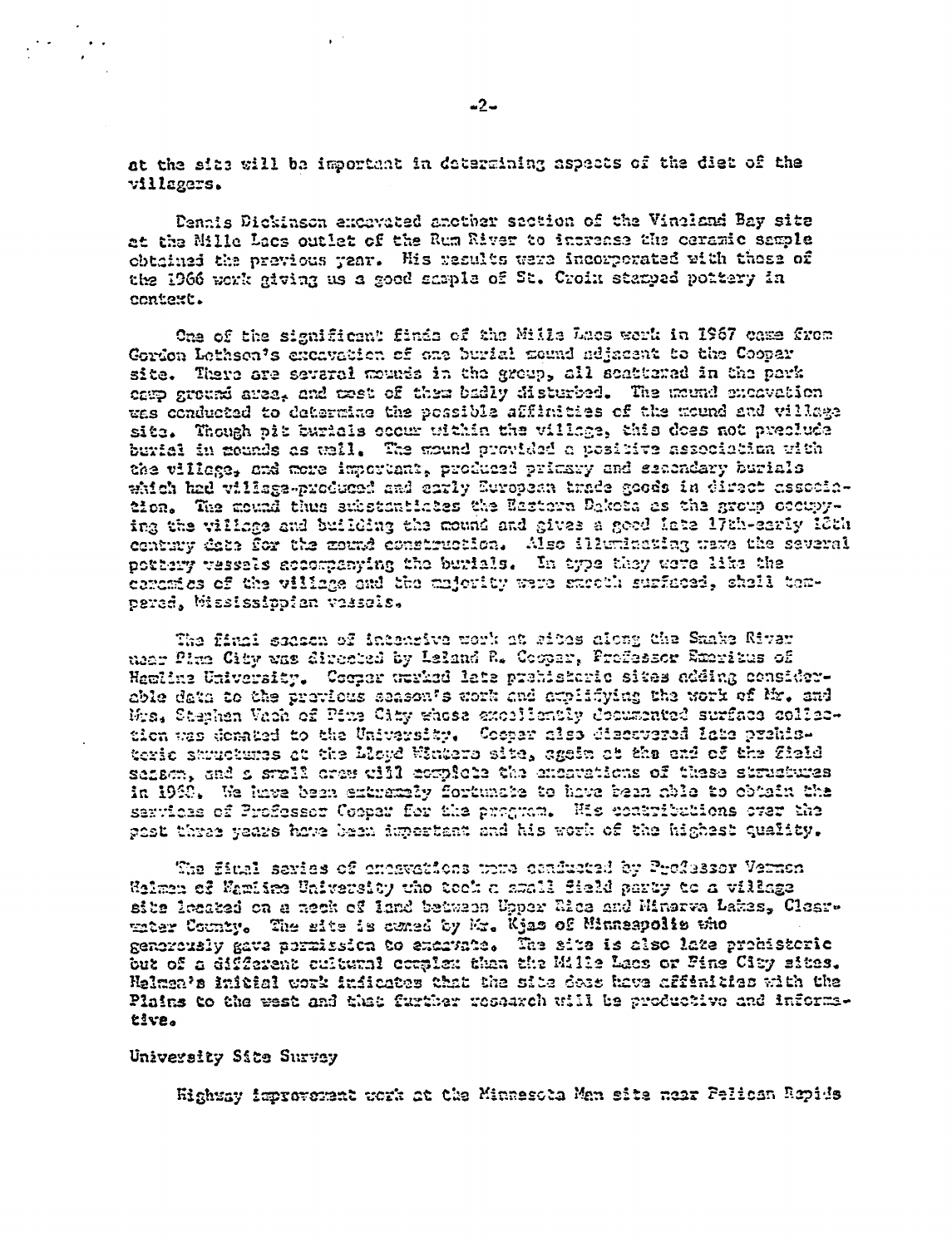necessitated sending a survey crew under Pater Bleed to the site during the initial construction and excavation. Through the cooperation of the Highway Department District office in Detroit Lakes, Bleed was able to relocate the criginal locus of the find and the 1935 excavated area. The Highway Department provided a motor patrol which bladed both the original area of the find and the surface of the road cut to the usst. Bloed and his crew also remained at the site while the contractor leveled the western road cut. The rasults ware negative in that no additional skalatel remains or cultural materials were seen. The lack of additional human remains in the form of burials gives gracter credence to the original interpretation of the find as that of an accidental burial. The stripping of a large surface area by machine which exposed the surface of the dense blue lake bettom clay in which the Minnesota Man skeleton lay was also very helpful and also supports the original interpretation. It is difficult to conceive of the Minnesota Man as an intentional human burial in such a matrix -particularly when a burial pit located 100 paces in any direction could have been excavated into sand or gravel.

Blead also conducted a site survey of the newly established Maplewood State Park east of Pelican Rapids as a part of the continuing program of site survey in park areas. He was successful in locating two good sites, ons of which produced quantities of bison bone ramains and may be a bison kill or butchering sits. Unfortunately this site is located at the point where a public bathing beach is planned and it uill be necessary to clasr excevation plans in 1968 to begin work there. Blend's Maplemood survey wapert was sent to the Division of State Parks for their information.

David Webster conducted brief test excavations in an area adjacent to the nounds at the Smith or "Grand Mound" group on the Rainy River in Koochiching County. The purpose of these tasts was to determine the entent and unture of the Laural focus habitation cone at the size with plans to conduct encovations at the site later to obtain a vaiid organic sarple for radiocarbon dating. Webstar's tests showed the presence of a deeply stratified babitation site with a clear Laurel component and it is planned to work at the site briefly in 1968 with Professor James B. Stolkman of the University of Wissensin directing the work. The 1968 site survey crew began work in June under Alan Borazs with emaninations of Frontenec. Rice Lake, Schatch, and Blue Mounds State Parks. The results of these survays ara not yet available.

## Wild Rice History Project

A special ecologicul-archaeological rasearch project which has grown out of the late prehistoric encevation work is centared on a combination of palecbotanical and archaeological investigations of wild rice (Migania sa.) and its relationship to subsistence economic and settlement patterns in the late prehistoric period. The paleobotanical work is being conducted by Dr. John McAndrews, new of the Royal Ontario Mussum. McAndrews completed one pollen core analysis using a core from Rice Lake in Becker County. A late prehistoric rice harvesting site called the Mitchell Dam Site is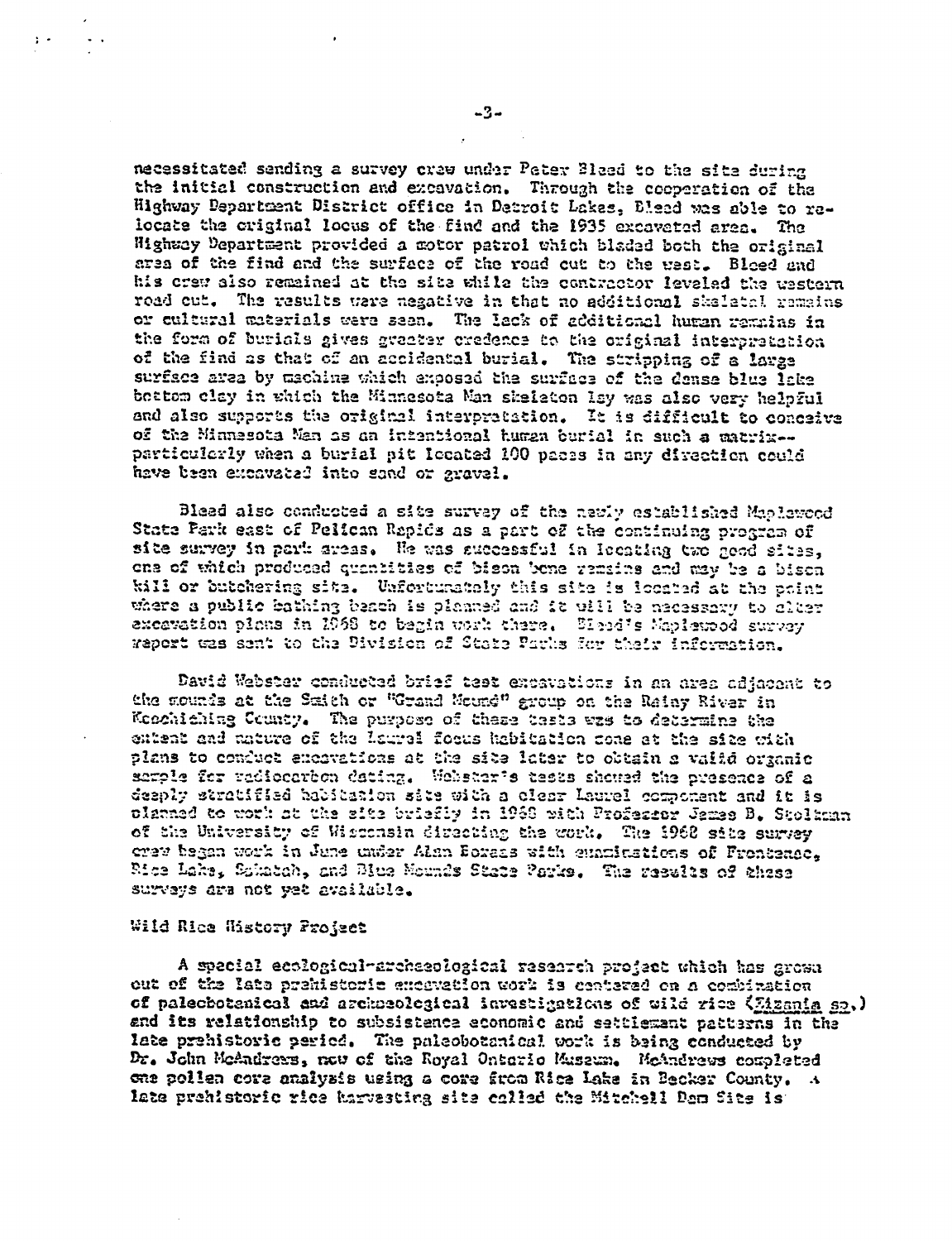located on the south shore of Rice Lake. McAndrews presented his analysis of the core in a paper titled "Paleobotany of a Wild Rice Lake in Minnesota" which he read at the 1968 annual meeting of the Ecological Society. In the summer of 1968 he will take similar cores from Ogechie Lake off shore from the Cooper site, and we hope to continue this coring at selected rice harvesting site localities to obtain the distributional pattern of the development of rice as a major subsistence element. The archaeological research at Mille Lacs, Snake Rivar sites, Upper Rice Lake, and other late prehistoric sites in the main rice area will contributa data on sattiement pattern, population size, seasonal patterns of movement, and other facets of culture associated with the apparent increased utilization of wild rice during the late prehistoric period. A manuscript detailing the prohasological avidence for wild rice utilization has also been prepared and will be published.

#### Northern States Power Company Salvage Archaeology

The intensive excevation program at mound and village sites located on NSP preparty on Prairie Island, Goodhue County, began in June, 1968, and will continue tato 1969. During June of 1968, 5 burial mounds were excavated and work was begun on a large Mississippian village site. This salvage program is financed in part by Northern States Pewer Company through a grant to the Minnesota Historical Saciety, with the field research conducted by the University. The area of concern is that included in the construction none of the NSP Prairle Island Atomic generating plant, now in its initial construction phase.

## Historic Sites Archaeology

 $\mathbb{R}^{2n}$ 

The Minnesota Historical Society has been conducting a research program In agriy historic archaeology in Minnesota under the Minnesota Natural Rasouress Commission, a program comparable in scope and intent to that in prehistory conducted by the University. While the State Archaeologist is not directly involved in the operation of the Society's program of research, it is useful to summarize some of the activities of the Saciety in this report. The continuing excavation and mesteration project at Fort Smelling is moving rapidly and the work under the direction of Loren Johnson is imprassive. The previous survey of historic archaeological sites underunken by Timethy Fiske has laid the groundwork for an exenvation pregram that began in 1967-68 with field parties under the direction of David Nystuen and with the work coordinated by Alen Weslettth, who supervises the historic sites program. This excavation program will previde a wealth of data on the French, British, and early American pariods in Minnesotz--data which are poorly known as yet and which are extremaly important in amplifying the written historic record. Future public interpretation of the results of this work will also be of considerable public interest.

Beginning reconstruction of the Conner fur post near Fina City has begun under the direction of Leland R. Cooper who supervised the carlier excavations of the site. The pronimity of the Stumme Mounds, now administered by the Society, promisss a future prehistoric-historic sits interpratation area unique in Minnesota.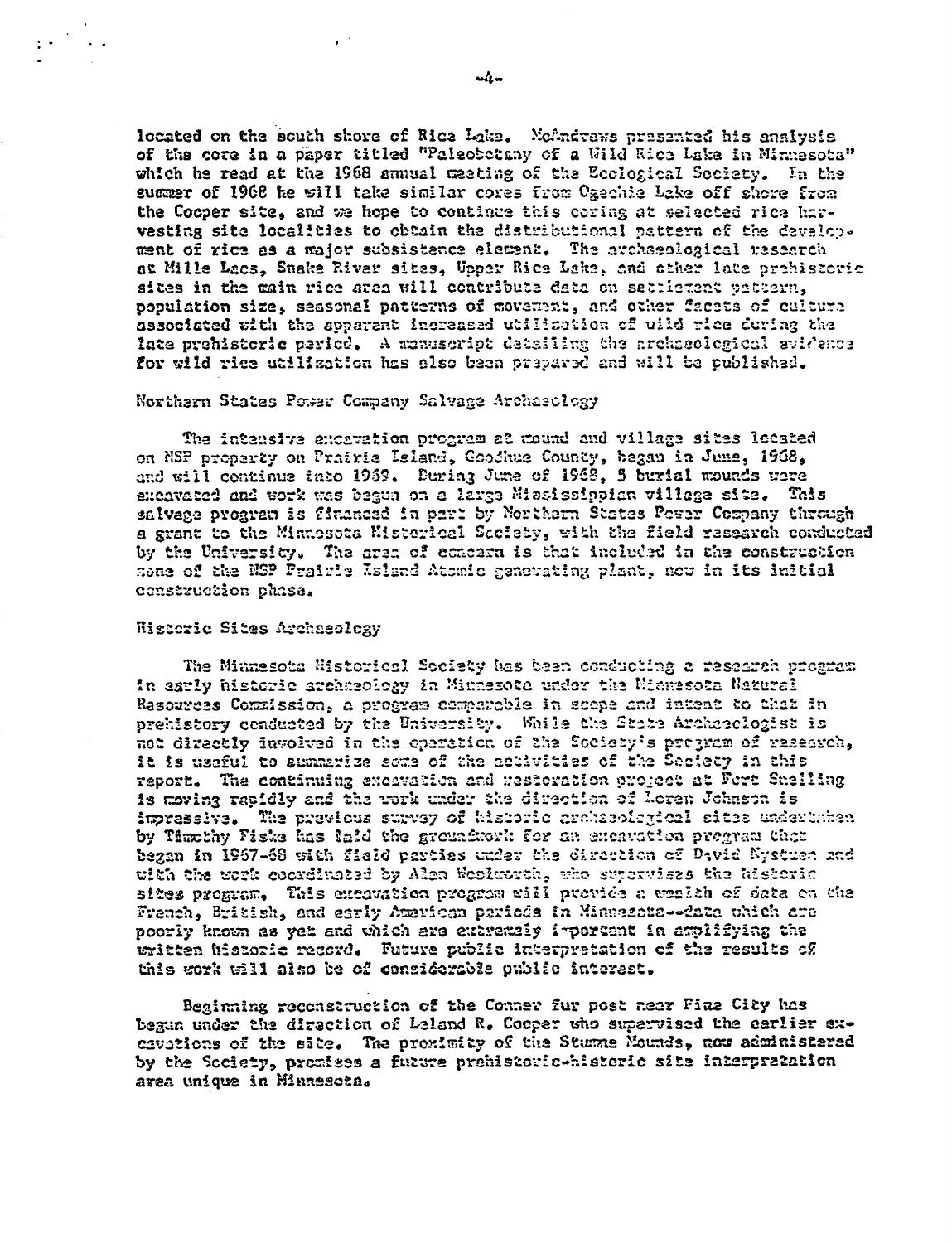# Highway Salvage Archaeology

The Minnesota Department of Highways has agraed to support a program of site survey along right-of-ways where new construction may pass through archaeolozical sites. The Department has contracted with the Historical Society and Charles Watrall, on advanced graduate student at the University, has been employed to conduct the surveys. Many states have had such a salvage program in operation for a number of years, a program authorized on the national lavel by the U.S. Duraau of Public Roads. The Department of Highways should be congratulated for recognizing the significance of salvage archaeology, and Nussall Fridley and members of his staff at the Society deserve great credit for their efforts in obtaining this agreement.

### Analysis and publication

Two major monographs have been prepared for publication and accepted by the Minnesota Historical Society for inclusion in a new monograph saries on archaeology. The first of these monographs contains reports on 24 burial mound groups excavated by Lloyd A. Wilford, A. E. Jenks, and Ralph Brown of the University ever the period from 1924 through 1959. Manuscript reports on these excavations written by Wilford were edited and semetimes enlarged by Siden Johnson and Joan Vicinus. The publication should be sudileble in the fall of 1968. The second larger research paper is Peter Dieed's analysis of "The Archaeology of Patage Point: the preceramic ocmponent." This report is based on work in Mille Lace-Wathio State Park in 1966.

Additional wanuscripts and publications prepared include:

- Bleed, Fater. The Archaeology of Petaga Point. M. A. thesis, University of Minnesota, 1957.
- Caine, Christy A. N. Big-Game Hunting Artifacts from Minnesote. Flains Anthropolagist, Vol. 13, No. 40, 1968.
- Dickinson, Dennis. The Vinaland Day Sita. N. A. thesis, University of Minnesots. 1958.

A Salectad and Annobstad Bibliography on Wild Rice. Plains Anthronologist. Vol. 13, No. 40, 1968.

Jehnson, Elden. Archasological Evidence for Wild Rice Utilization. ess., 1958.

Stipe, Claude E. Eastern Dakota Acoulturation: the role of agents of culture change. Ph.D. dissertation, University of Minnesota, 1968.

Watrall, Charles. Virginesr Daer and the Buffer Zone in the Late Prehistoric-Early Historic Periods in Minassota. Pinins Anthropologist, Vol. 13, No. 40, 1963.

> Sources of Rgu Materials at the Combria Site. mss., 1958. (Accepted for publication, Minnesota Academy of Science.)